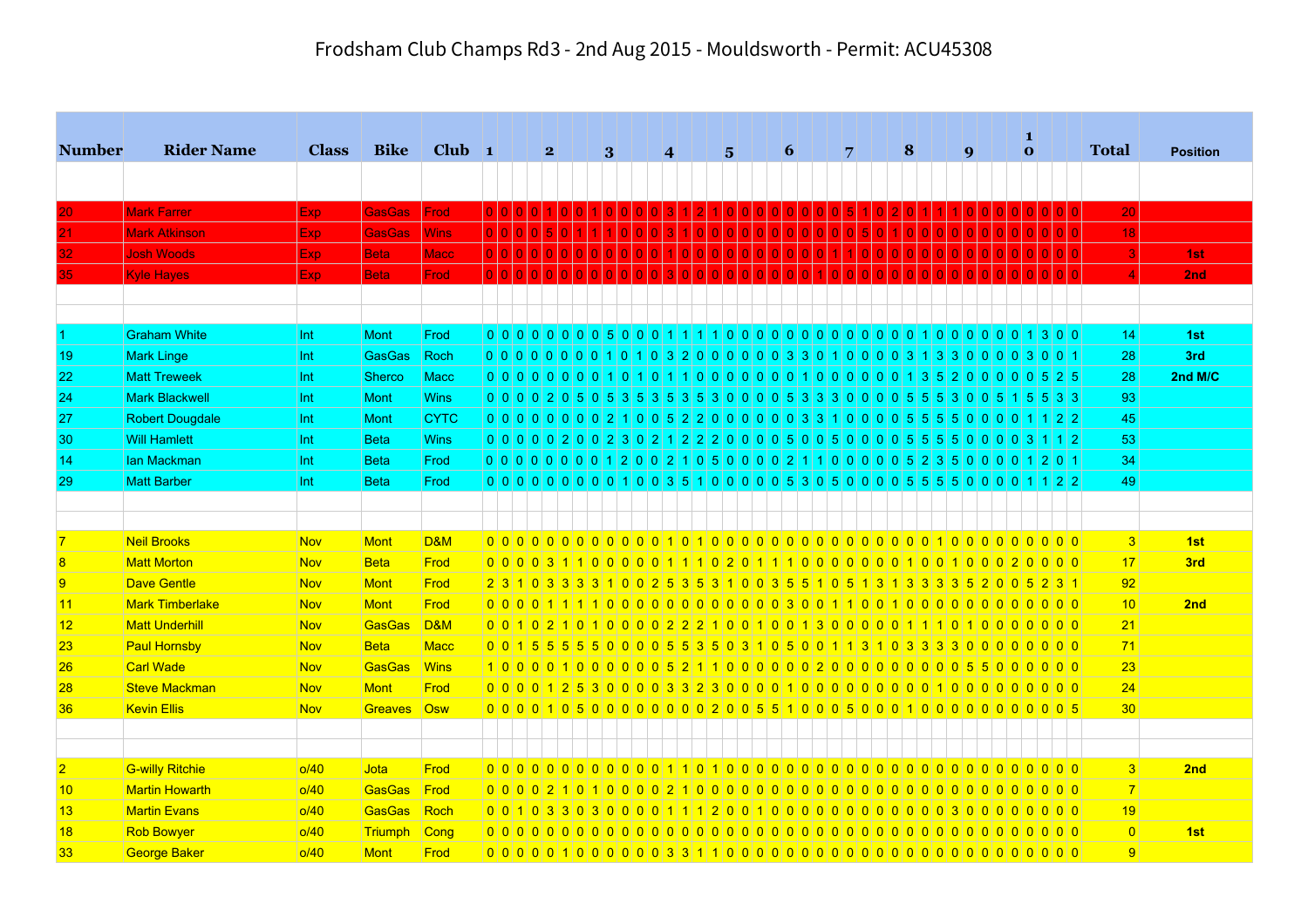| <b>Number</b>  | <b>Rider Name</b>     | <b>Class</b>   | <b>Bike</b> | $Club$ 1    |  | 2       |  | 3 |  | $\vert 4 \vert$ |  | $5^{\circ}$ |  | $\vert 6 \vert$ | $\overline{7}$ |  | $\vert 8 \vert$ |  | $\boldsymbol{q}$ |  | 1 | $\overline{\mathbf{o}}$ |                                                                                   | <b>Total</b>   | <b>Position</b> |
|----------------|-----------------------|----------------|-------------|-------------|--|---------|--|---|--|-----------------|--|-------------|--|-----------------|----------------|--|-----------------|--|------------------|--|---|-------------------------|-----------------------------------------------------------------------------------|----------------|-----------------|
|                |                       |                |             |             |  |         |  |   |  |                 |  |             |  |                 |                |  |                 |  |                  |  |   |                         |                                                                                   |                |                 |
|                |                       |                |             |             |  |         |  |   |  |                 |  |             |  |                 |                |  |                 |  |                  |  |   |                         |                                                                                   |                |                 |
|                |                       |                |             |             |  |         |  |   |  |                 |  |             |  |                 |                |  |                 |  |                  |  |   |                         |                                                                                   |                |                 |
| 6              | <b>Terry Sutton</b>   | o/50           | <b>Beta</b> | Frod        |  |         |  |   |  |                 |  |             |  |                 |                |  |                 |  |                  |  |   |                         |                                                                                   | 6 <sup>1</sup> |                 |
| 15             | <b>Stephen Knight</b> | o/50           | Yam         | Frod        |  |         |  |   |  |                 |  |             |  |                 |                |  |                 |  |                  |  |   |                         |                                                                                   | 20             |                 |
| 31             | <b>Steve Woods</b>    | o/50           | Mont        | <b>Macc</b> |  |         |  |   |  |                 |  |             |  |                 |                |  |                 |  |                  |  |   |                         |                                                                                   | 5 <sup>1</sup> | 1st             |
|                |                       |                |             |             |  |         |  |   |  |                 |  |             |  |                 |                |  |                 |  |                  |  |   |                         |                                                                                   |                |                 |
| $\overline{4}$ | <b>Declan Sutton</b>  | <b>Yth B</b>   | <b>Beta</b> | Frod        |  |         |  |   |  |                 |  |             |  |                 |                |  |                 |  |                  |  |   |                         |                                                                                   | 11             | 1st             |
|                |                       |                |             |             |  |         |  |   |  |                 |  |             |  |                 |                |  |                 |  |                  |  |   |                         |                                                                                   |                |                 |
| 16             | <b>Harry Bowyer</b>   | <b>Yth C</b>   | <b>Beta</b> | Cong        |  |         |  |   |  |                 |  |             |  |                 |                |  |                 |  |                  |  |   |                         |                                                                                   | 7 <sup>1</sup> | 1st             |
|                |                       |                |             |             |  |         |  |   |  |                 |  |             |  |                 |                |  |                 |  |                  |  |   |                         |                                                                                   |                |                 |
| 70             | Jim White             | AdBeg          | Gori        | Frod        |  |         |  |   |  |                 |  |             |  |                 |                |  |                 |  |                  |  |   |                         | 1000000011003355000000000025050011035550                                          | 51             |                 |
| 71             | lan Edwards           | AdBeg          | Scorpa      | Wins        |  |         |  |   |  |                 |  |             |  |                 |                |  |                 |  |                  |  |   |                         |                                                                                   | 36             |                 |
| 72             | <b>Paul Neldrett</b>  | AdBeg          | GasGas      | Frod        |  |         |  |   |  |                 |  |             |  |                 |                |  |                 |  |                  |  |   |                         |                                                                                   | 16             |                 |
| 73             | <b>Buzz Scott</b>     | AdBeg          | Beta        | Macc        |  | Retired |  |   |  |                 |  |             |  |                 |                |  |                 |  |                  |  |   |                         |                                                                                   |                |                 |
| 74             | Mike Horrocks         | AdBeg          | GasGas      | Frod        |  |         |  |   |  |                 |  |             |  |                 |                |  |                 |  |                  |  |   |                         |                                                                                   | 12             | 2nd             |
| 75             | <b>Neil Flowers</b>   | AdBeg          | Mont        | Frod        |  |         |  |   |  |                 |  |             |  |                 |                |  |                 |  |                  |  |   |                         |                                                                                   | 20             |                 |
| 76             | Stephen Simpson       | AdBeg          | Mont        | Frod        |  |         |  |   |  |                 |  |             |  |                 |                |  |                 |  |                  |  |   |                         |                                                                                   | 19             |                 |
| 77             | Dougie Greenall       | AdBeg          | Fantic      | Frod        |  |         |  |   |  |                 |  |             |  |                 |                |  |                 |  |                  |  |   |                         | $0\vert 0\vert 0\vert 5$                                                          | 14             | 3rd             |
| 79             | <b>Vicki Greenall</b> | AdBeg          | GasGas      | Macc        |  |         |  |   |  |                 |  |             |  |                 |                |  |                 |  |                  |  |   |                         |                                                                                   | 10             | 1st -joint      |
| 80             | <b>Frank Woods</b>    | AdBeg          | Sherco      | Frod        |  |         |  |   |  |                 |  |             |  |                 |                |  |                 |  |                  |  |   |                         |                                                                                   | 33             |                 |
| 81             | <b>Carl Beer</b>      | AdBeg          | Yam         | Llan        |  |         |  |   |  |                 |  |             |  |                 |                |  |                 |  |                  |  |   |                         | 0 0 5 5 0 0 5 5 0 5 5 5 3 5 5 5 3 0 5 5 3 1 5 5 5 5 5 5 6 7 3 5 5 1 0 0 0 5 5 5 5 | 135            |                 |
| 82             | <b>Steven Blaxall</b> | AdBeg          | Mont        | Frod        |  |         |  |   |  |                 |  |             |  |                 |                |  |                 |  |                  |  |   |                         |                                                                                   | 23             |                 |
| 83             | Leslie Houghton       | AdBeg          | Honda       | Frod        |  |         |  |   |  |                 |  |             |  |                 |                |  |                 |  |                  |  |   |                         |                                                                                   | 10             | 1st-joint       |
|                |                       |                |             |             |  |         |  |   |  |                 |  |             |  |                 |                |  |                 |  |                  |  |   |                         |                                                                                   |                |                 |
|                |                       |                |             |             |  |         |  |   |  |                 |  |             |  |                 |                |  |                 |  |                  |  |   |                         |                                                                                   |                |                 |
| 78             | Christopher Douglas   | <b>Yth Beg</b> | GasGas      | Frod        |  |         |  |   |  |                 |  |             |  |                 |                |  |                 |  |                  |  |   |                         | 0 0 0 0 0 0 2 0 5 0 0 0 5 5 5 5 6 7 8 0 0 3 5 0 0 5 0 0 5 5 3 0 0 2 1 5 1 5 5 5 5 | 85             |                 |
| 84             | <b>Dylan Hayes</b>    | Yth Beg        | <b>Beta</b> | Frod        |  |         |  |   |  |                 |  |             |  |                 |                |  |                 |  |                  |  |   |                         | 0 0 0 0 0 0 0 0 0 0 0 0 3 5 3 2 0 0 0 0 0 1 0 0 0 0 0 0 0 0 0 0 0 0 5 1 0 1 2 0   | 23             | 1st             |
|                |                       |                |             |             |  |         |  |   |  |                 |  |             |  |                 |                |  |                 |  |                  |  |   |                         |                                                                                   |                |                 |
|                |                       |                |             |             |  |         |  |   |  |                 |  |             |  |                 |                |  |                 |  |                  |  |   |                         |                                                                                   |                |                 |
|                |                       |                |             |             |  |         |  |   |  |                 |  |             |  |                 |                |  |                 |  |                  |  |   |                         |                                                                                   |                |                 |